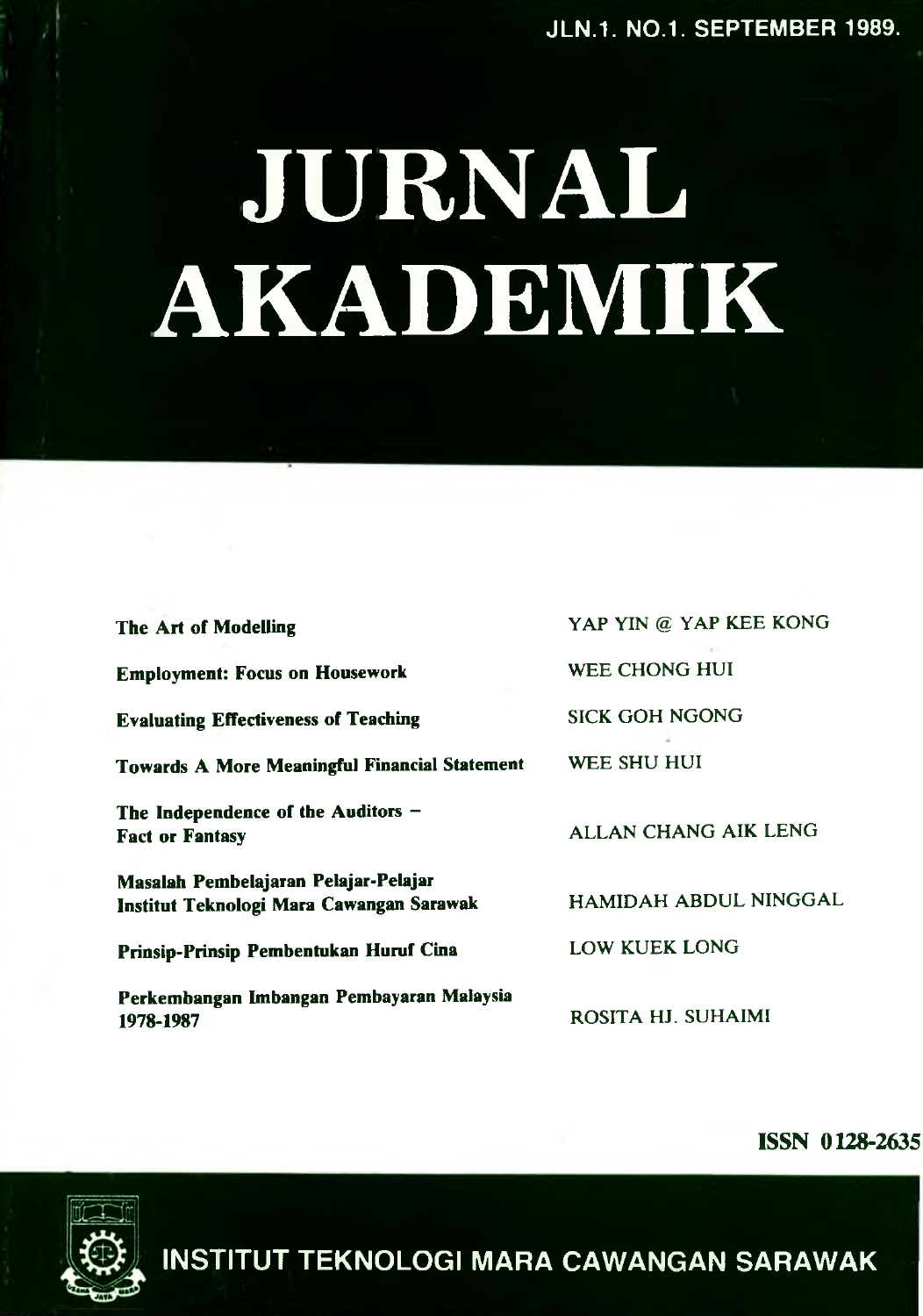# **TOWARDS A MORE MEANINGFUL FINANCIAL STATEMENT by**

**Wee Shu Hui**

Private enterprise companies have social and environmental responsibilities to employees, customers and the community. A measurement such as earnings per share is much too narrow and restricted to the proprietal interests only. Very often, profitability, which seems to dominate the business world, is emphasised so much that it overshadows the social responsibility of corporate organisations.

Every company is required to prepare annual financial statements. Section 169 of the Malaysia Companies Act provides that the directors of every company must, in respect of each accounting period of the company, prepare a profit and loss account and a balance sheet as at the date at which any profit and loss statement is made up. Reports of the directors and auditors should be attached to the two financial statements. The financial statements are quantified statements attempting to convey to the users as to what was happening in the financial accounting year. At present, the usefulness of financial statements in fulfilling the users' needs is restricted because of the defects of measurement used. In times of escalating inflation, historical cost accounting fails to depict a true picture to the users. When reported figures are not related to current values, there may be over or understatement of performance as measured by profits and returns on assets.

The accounting problem, however, is not only confined to the problem of measurement. The technological revolution which has accelerated since the Second World War has altered the nature of accounting problems as well. The accounting problem is no longer limited to providing financial information about the activities of business organisations; the accounting problem in a technological society is the provision of information covering all aspects of human activity within the business organisation. Any firm has a relationship with its environment, securing its input from the environment and releasing its output to the environment. It is no longer only responsible to shareholders, but it has an environmental responsibility to employees, customers and the community as well.

In a complex business world, it is impossible to condense the entire annual economic activities (what more to say of its social and environmental activities) down to the few pages which make up the financial statements. Consequently, no set of financial statements will suffice to disclose every single important event that has happened during the accounting year. In many cases, events which may not have an immediate and apparent impact are simply ignored for accounting purposes. Why? The requirement of the concept of objectivity forbids it! Fortunately, realization has dawned upon some concerned accountants that companies have much more of a responsibility than just putting figures down in a financial statement. Nonquantifiable events, such as pollution to the enviomment, should not and cannot be shoved aside. More and more organisations are becoming more aware of their responsibilities. For example, on 20 November 1988, MAS Managing Director, Datuk Abdul Aziz Abdul Rahman, speaking on "the Role Of Companies in Society" to a group of businessmen mentioned that a company should acquire its corporate image in many ways, such as through advertising and sales, but its activities had a direct impact on the community. He also added that a corporation should not only have a mind of business but also a heart and soul that gives it a social conscience. Contributions from firms to society and community could come in different forms such as services, time and effort, apart from financial considerations. Corporations in Malaysia are now more aware of their social responsibilities in supporting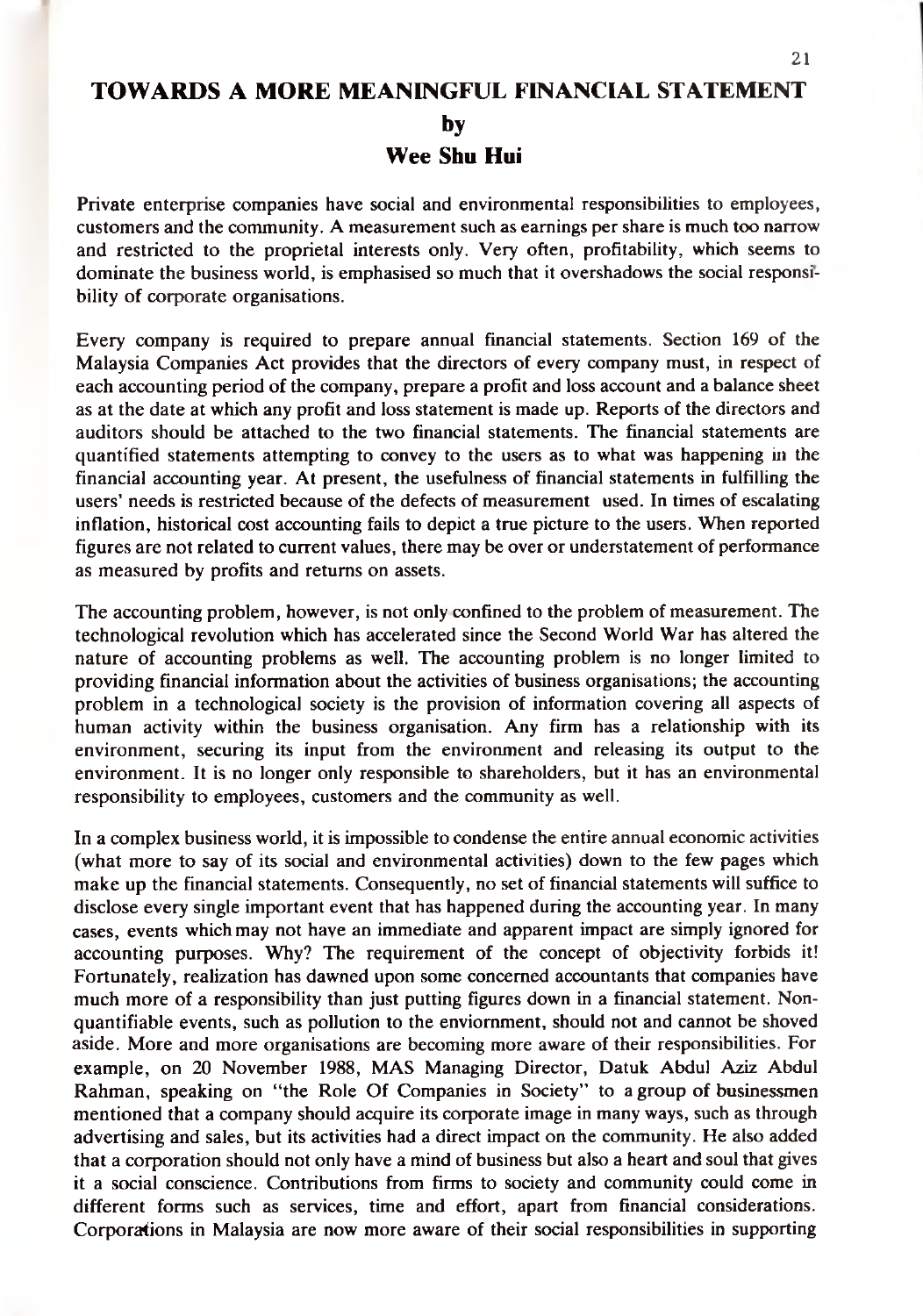causes and issues which affect the community in which they operate. For example, in September 1988, the response from corporations towards the raising of funds for the underprivileged children of the world was overwhelming. Within a day, the target of \$2 million was easily attained!

Traditionally, accounting measurements have been made in terms of money. Whether an event should be recorded in accounting records depends primarily on whether it can be expressed in monetary terms. Consequently, some trivial items are recorded, but other items of considerable importance are ignored just because they are not easily quantifiable! However, this does not mean that the latter should not be included just because they are not easily quantifiable.

The more important issues are the nature and the method of disclosure so that the seven groups of users, identified by the Corporate Report Committee as the equity investors, the loan creditors, the employees, the analyst-advisers, the business contacts, the government and the public, can use the information disclosed to make informed judgements. It is debatable as to whether whatever available information or only the relevant information should be provided to the users. Making all information freely available to the users will put competitors in a better position to use such information to their own advantage. On the other hand, if only relevant information is to be provided, who should decide what is considered relevant. The Corporate Report Committee suggested that the following supplementary statements, for example, could be prepared:

- 1. A Statement of Value Added
- 2. An Employment Report
- 3. A Statemen of Money Exchanges With The Government
- 4. A Statement of Transactions in Foreign Currency
- 5. A Statement of Future Prospects
- 6. A Statement of Corporate Objectives

In addition, the present financial statements do not provide any information about employees except for the wages and salaries shown in the profit and loss account. Long ago, Alfred Marshall stated "The most valuable of all capital is that invested in human beings." There is still very little sign of this being accepted by accountants. Employees are interested in the activities of the enterprise for a number of reasons, of which income is but one. Clearly, the employees are interested in sharing in the economic success of the firms. Therefore, financial statements are useful for future negotiations to get bonuses. They are also interested in job security. Hence, they are concerned with the long-term objectives of the organisation to remain in existence and to prosper. Employment by a firm is not simply a means of earning an income, it also means being part of a social group; it means acquiring an identity and a sense of belonging; they are also concerned with the conditions in which they are employed, the nature of management, the level of communication with the firm, job satisfaction and pride in the products. Such information like wage levels, employee skills, knowledge and job safety should be available whether quantitatively or qualitatively.

Attempts have been made to quantify the value of human resources in the firm. Information, being not easily quantifiable, does not justify its exclusion from the financial statements to allow the user access to sufficient information to make informed judgements and decisions.

22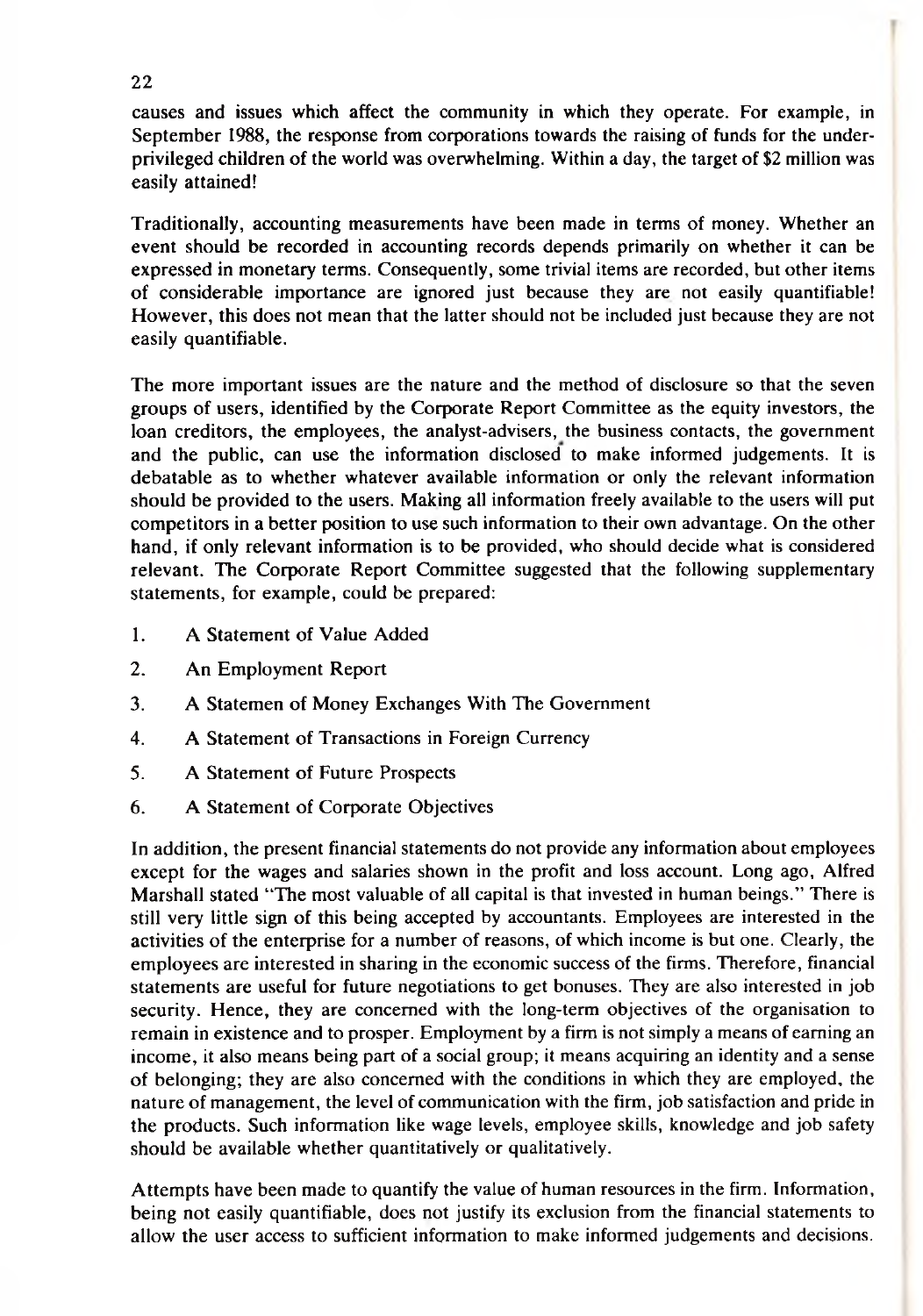Human resource accounting seeks to report and emphasise the importance of human resource  $-$  knowledgeable, trained and loyal employees  $-$  in a company's earning process and total assets. Such information can be valuable not only from the point of view of the employees but also that of the investors and the government. One of the most important, if not the most important, assets of an enterprise is the employees who can resort to force in making or breaking a firm especially when they are unionised. Employees form the backbone of an organisation. An organisation ceases to exist without them. The emergence of human resource accounting shows that this idea is gaining acceptance.

Being in its infancy, human resource accounting is fraught with many problems. It is theoretically impossible to show human capital on the balance sheet since it cannot be purchased or owned by the firm. Besides, the labour force may not have a service potential which extends beyond the current year. There are problems as to how human resources can be reasonably quantified, whether it be in one of the following methods or possibly some other methods:

- 1. Replacement Costs
- 2. Competitive Bidding Method
- 3. Capitalization of Salary
- 4. Economic Value Method
- 5. Return on Effort Employed
- 6. Behavioral Variables Method

Despite the problems, companies such as R.G. BARRY CORPORATION, TOUCHE ROSS & CO (Canada) and QUAKER OATS had attempted to show how human elements can be depicted in the Balance Sheet. Below is an example provided by Quaker Oats Company Annual Report 1973.

# **Assets**

- 1. Company expansion has provided approximately 10,000 new jobs since 1963
- 2. One of the first members of Plans for Progress (3-17-64) a Voluntary program to provide more job opportunities for minorities

Minority employment has grown from 6% in 1963 to 19% in 1972

4. Women now constitute about 40% of total employment

#### **Liabilities**

- 1. Fluctuating employment levels still a problem at some plant locations
- 2. Need more upgrading of minority employees into higher labour grade jobs
- 3. Closing of Waterbury Work training center after Scorill investment of \$33,000 State and Federal grants to support it were terminated